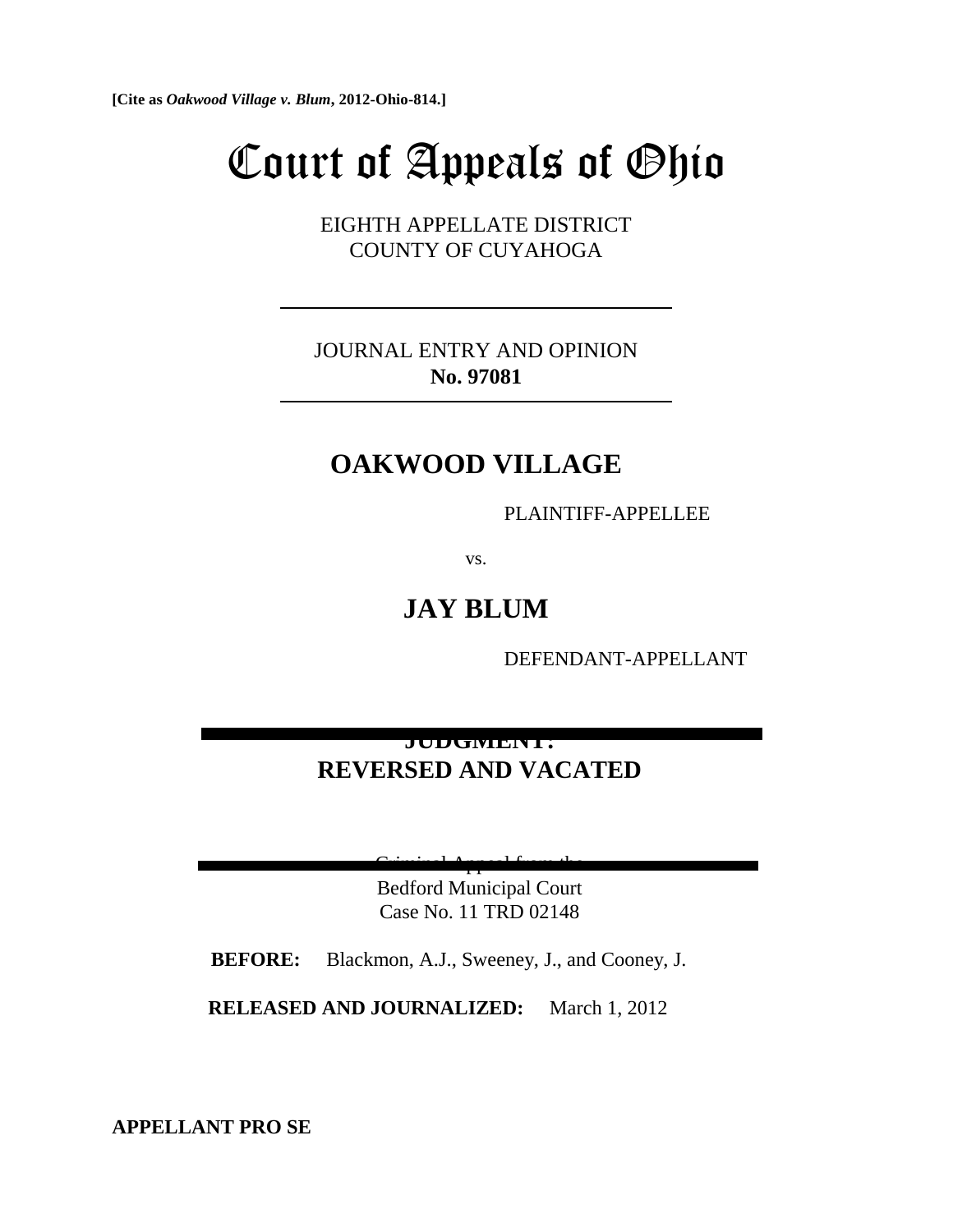Jay Blum 1554 Hopkins Avenue Lakewood, Ohio 44107

### **ATTORNEY FOR APPELLEE**

Stephen Klonowski Oakwood Village Law Director and Prosecutor 5306 Transportation Blvd. Garfield Heights, Ohio 44125

PATRICIA ANN BLACKMON, A.J.: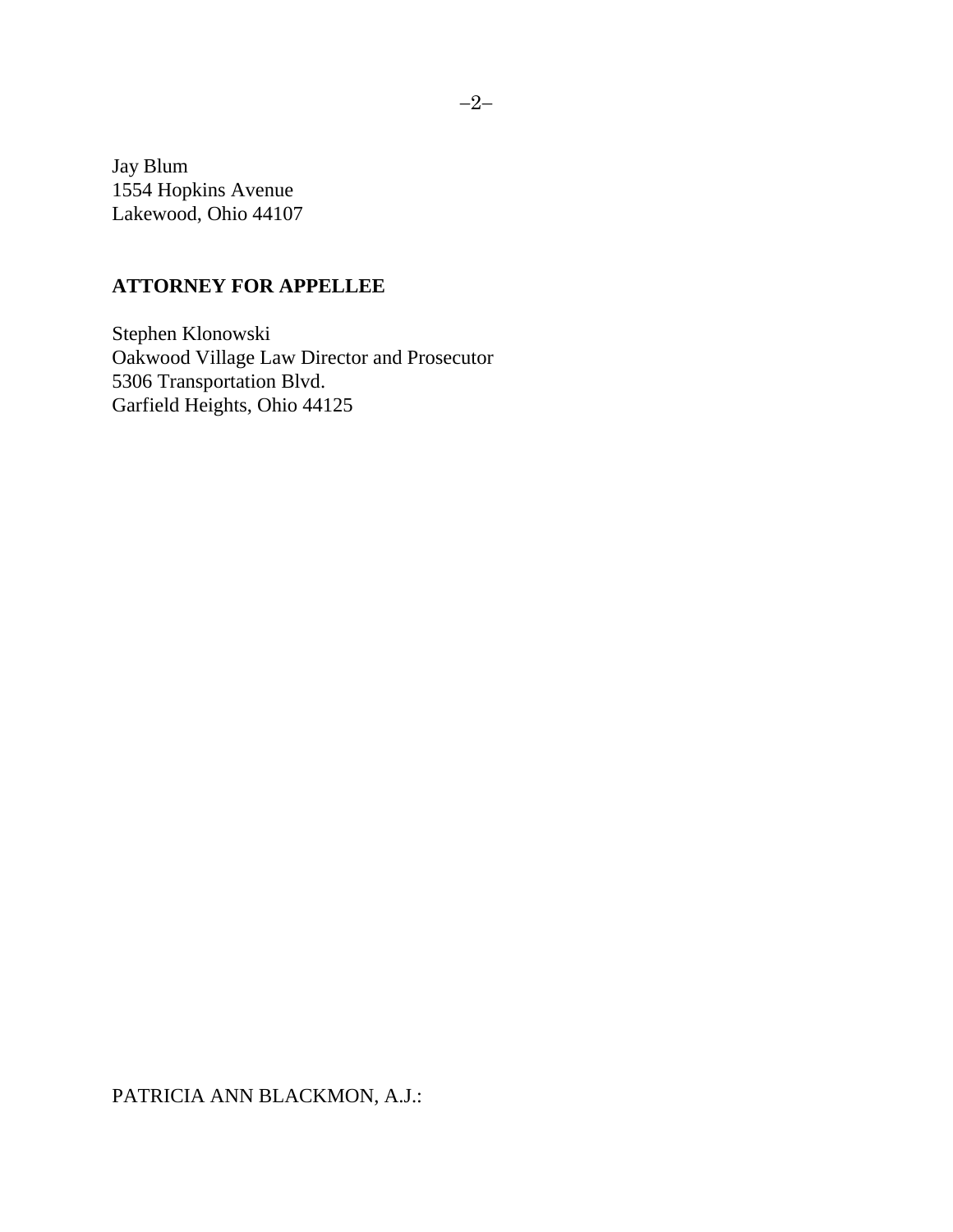**{¶1}** Appellant Jay Blum ("Blum") appeals pro se his conviction for speeding

and assigns the following four errors for our review.<sup>1</sup>

**I. The trial court erred in paragraph 3, line 2 of its judgment entry that appellant did not establish that "parking or pedestrian movements" exist in the area of the speed limit sign in question, when testimony and evidence was submitted to the contrary, and invokes, Article IV, Section 3 (B)(2) of the Ohio Constitution.** 

**II. The trial court erred in paragraph 3, line 8 of its ruling by the trial court's classification of Oakwood Village's response to appellant's official records request as hearsay in violation of Ohio Rules of Evidence Rule 903(7), (8), (10), and Federal Rules of Evidence Rule 803 (7), (8), (10).** 

**III. The court erred by asking the parties to submit briefs after testimony and evidence had been submitted, violating the appellant's Sixth Amendment right to a speedy trial.** 

**IV. The court erred by granting the City of Oakwood more time to file their brief, when Oakwood failed to file for an enlargement of time to file, in violation of appellant's U.S. Constitution Sixth Amendment right to a speedy trial.**

**{¶2}** Having reviewed the record and pertinent law, we reverse and vacate

Blum's conviction. The apposite facts follow.

## **Facts**

**{¶3}** Blum was cited for traveling 41 m.p.h. in a 25 m.p.h. zone on Forbes Road.

Blum entered a plea of not guilty; the matter proceeded to a bench trial.

 $-3-$ 

 $\frac{1}{1}$ <sup>1</sup>No appellee brief was filed.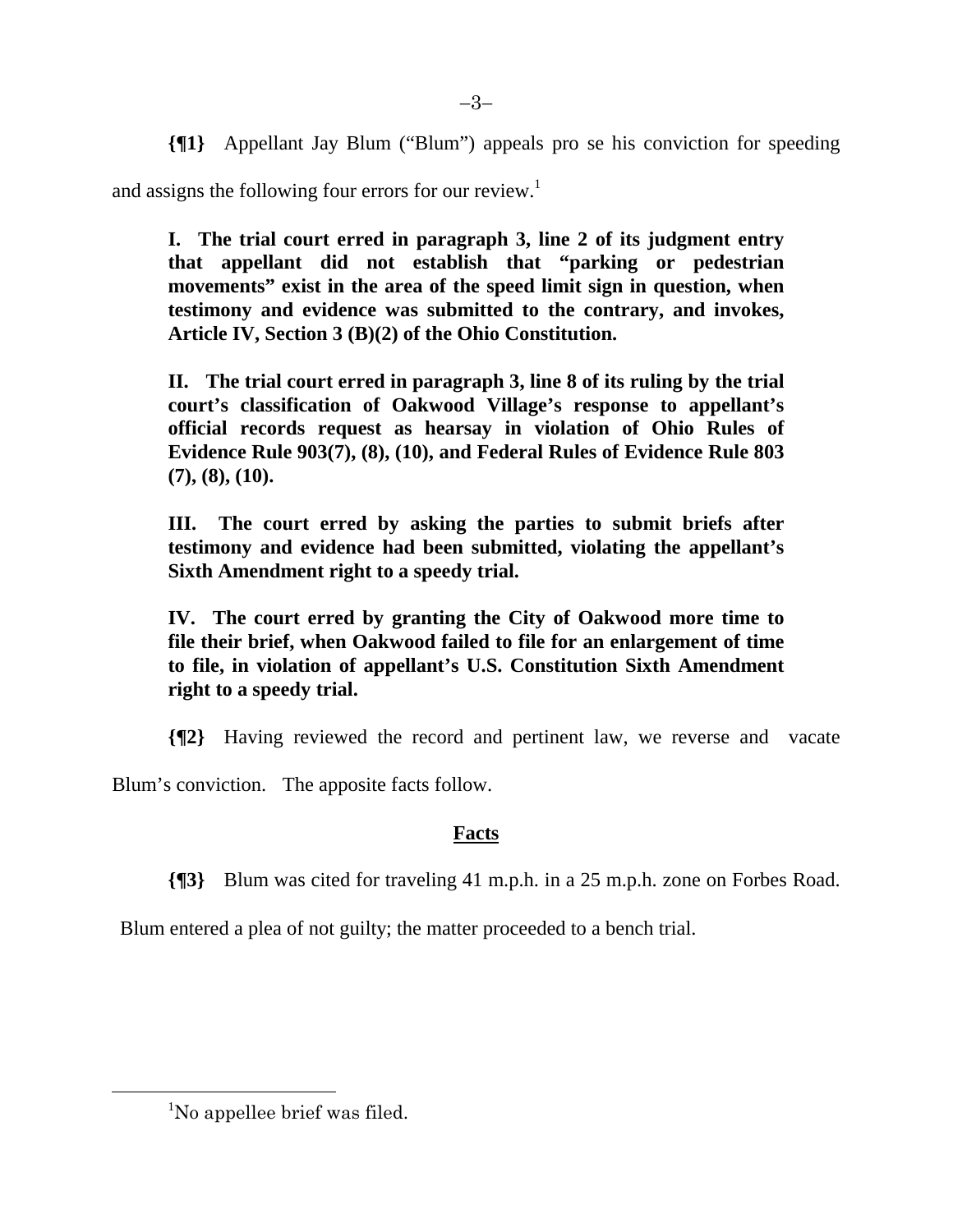**{¶4}** Officer Edward Thyret, Jr. testified that on March 11, 2011, he was operating radar on Forbes Road due to citizens' complaints regarding speeding in the area. At approximately 6:44 p.m., the officer's radar gun showed that Blum was traveling at 41 m.p.h. The posted speed limit in that area of Forbes Road is 25 m.p.h. The officer issued a citation to Blum for speeding.

**{¶5}** Blum argued at trial that the speed limit was unenforceable for three reasons. First, the sign did not comply with the Ohio Manual of Uniform Traffic Control Devices ("uniform manual"), which required the bottom of posted signs near pedestrian areas to be at least seven feet from the ground. In the instant case, the bottom of the sign was less than six feet from the ground. Second, he argued the uniform manual required signs to be installed on separate posts. Here, the speed limit sign was posted above a sign stating "No trucks after next 1000 feet." Third, he argued there was no basis for the speed limit to be 25 m.p.h. in that area of the road.

**{¶6}** Officer Thyret testified on rebuttal that the area of the road that Blum was speeding was a residential, two-way street. He noted that a bike and hike path was located on the south side of the road. At the time Blum was stopped for speeding, two women and a toddler on a tricycle were on the path. The officer testified that 41 m.p.h. was not a reasonable speed in this area.

**{¶7}** At the conclusion of the evidence, the trial court directed the parties to submit briefs about whether the village complied with the uniform manual. After receiving Blum's and the prosecutor's briefs, the trial court in a two-page judgment entry

 $-4-$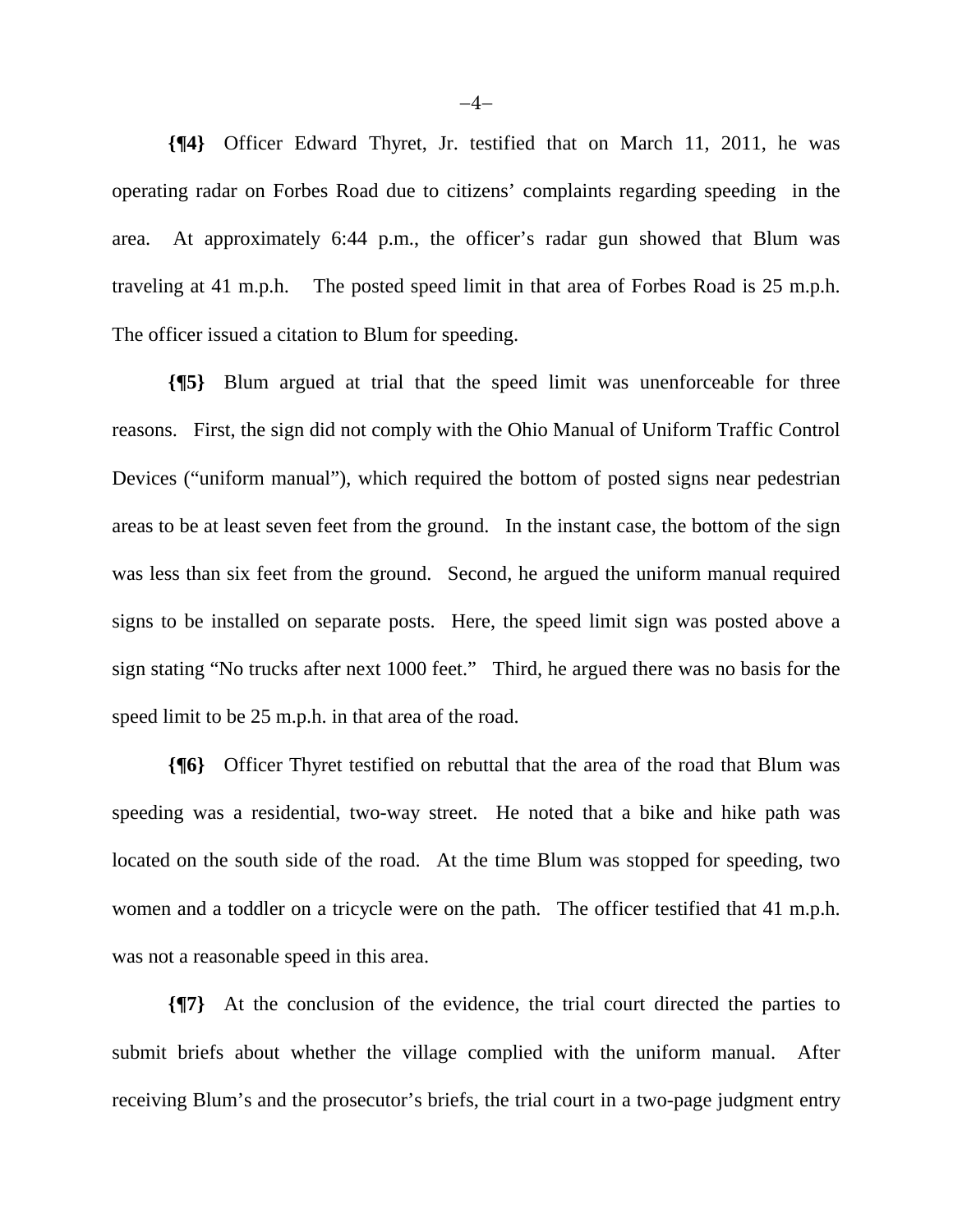found Blum guilty of speeding. The trial court ordered Blum to pay a fine of \$150 plus court costs. This court granted Blum's motion to stay.

#### **Height of the Sign**

**{¶8}** In his first assigned error, Blum argues the trial court erred in concluding that there was no evidence presented of pedestrian activity in the area, which would require the bottom of the sign to be at least seven feet from the ground.

**{¶9}** Section 2A.18 of the uniform manual states: "Signs installed at the side of the road in rural districts shall be at least 1.5 m (5 ft), measured from the bottom of the sign to the near edge of the pavement. *Where parking or pedestrian movements occur, the clearance to the bottom of the sign shall be at least 2.1 m (7 ft).*" (Emphasis added.)

**{¶10}** Here, the distance from the ground to the bottom of the sign measured less than six feet. The photographs admitted at trial depicting the speed-limit sign show that beside the sign is a paved path. The officer also testified that next to the street was a bike and hike path, and at the time that Blum was stopped, two adults and a child were on the path. The record established that pedestrian traffic existed in the area; consequently, the clearance of the bottom of the sign was required to be seven feet from the ground. Based on this evidence, the trial court erred by concluding that Blum failed to establish that there was pedestrian traffic in the area of the sign.

**{¶11}** R.C. 4511.09 establishes that the Ohio Department of Transportation shall adopt a manual and specifications for a uniform system of traffic control devices. R.C. 4511.11(D) further establishes that "[a]ll traffic control devices erected on a public road,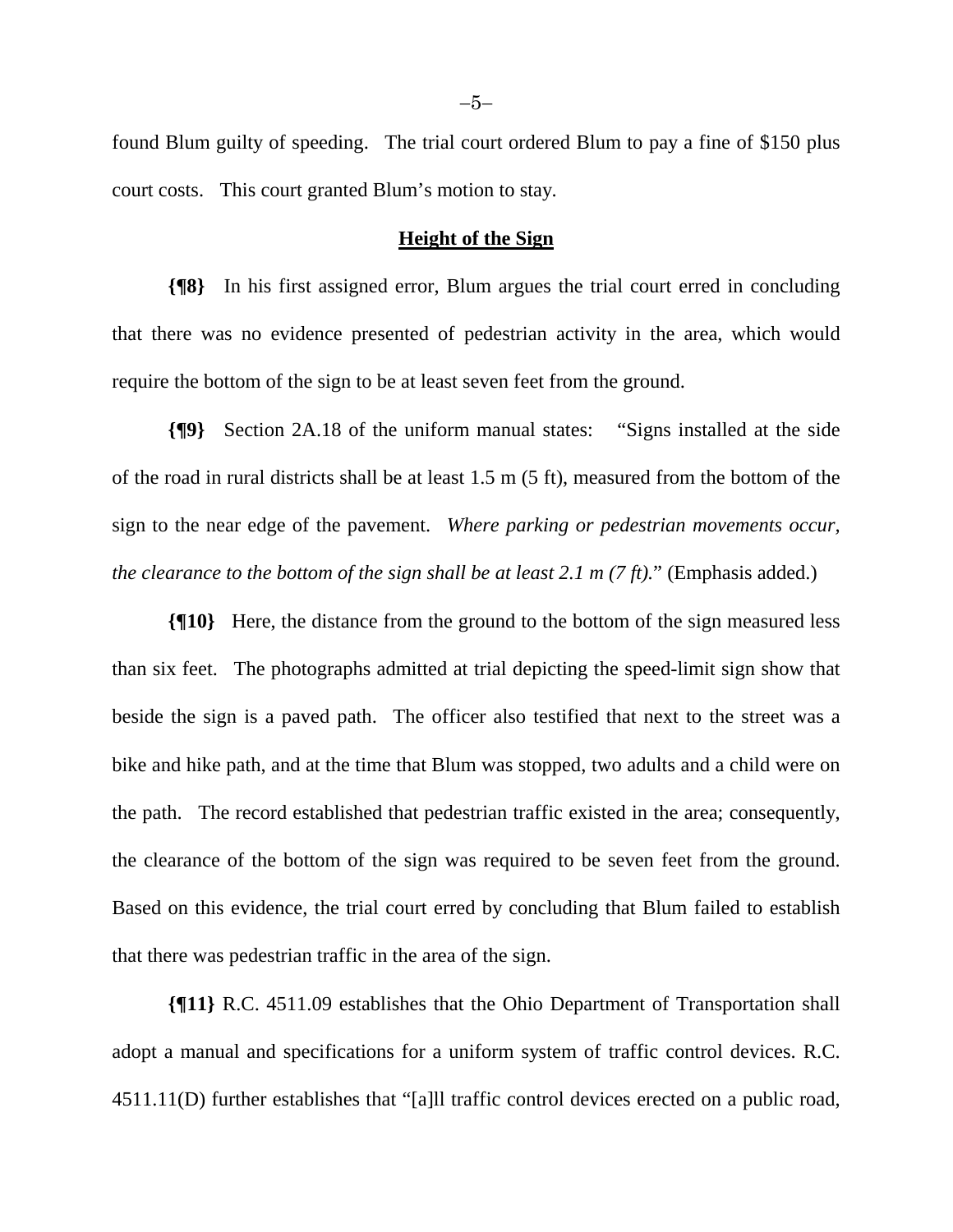street, or alley, shall conform to the state manual and specifications." Additionally, R.C. 4511.12 states in pertinent part: "No provision of this chapter for which signs are required shall be enforced against an alleged violator if at the time and place of the alleged violation an official sign is not in proper position and sufficiently legible to be seen by an ordinarily observant person." Traffic control devices must adhere to the uniform manual to be official signs conveying criminal liability. *Lyndhurst v. McGinness*, 138 Ohio App.3d 617, 741 N.E.2d 979 (8th Dist. 2000).

**{¶12}** When a community's posted sign fails to comply with the uniform manual regarding signage requirements, the posted speed limit on the sign is unenforceable. *See Mentor v. Mills*, 11th Dist. No. 12-269, 1988 WL 76764 (July 22, 1988) (the bottom of the speed limit signs were less than seven feet from the ground; therefore, they were not enforceable); *Maple Hts. v. Smith*, 131 Ohio App.3d 406, 722 N.E.2d 607 (8th Dist. 1999) ( "no left turn" sign did not comply with uniform manual; therefore, the defendant could not be held criminally liable for making left turn); *Cincinnati v. Evers*, 63 Ohio Misc.2d 220, 621 N.E.2d 905 (M.C. 1993) (sign prohibiting left turn at intersection did not comply with uniform manual; therefore, defendant could not be held criminally liable for making the left turn); *State v. Tobin*, 147 Ohio Misc.2d 108, 2008-Ohio-3466, 891 N.E.2d 833 (M.C.) (the failure to comply with signage requirements makes the speed limit unenforceable); *S. Russell v. Blair*, 11th Dist. No. 2005-G-2645, 2006-Ohio-3766, 2006 WL 2042991 (stop sign was not at appropriate height; defendant could not be held criminally liable for failure to stop).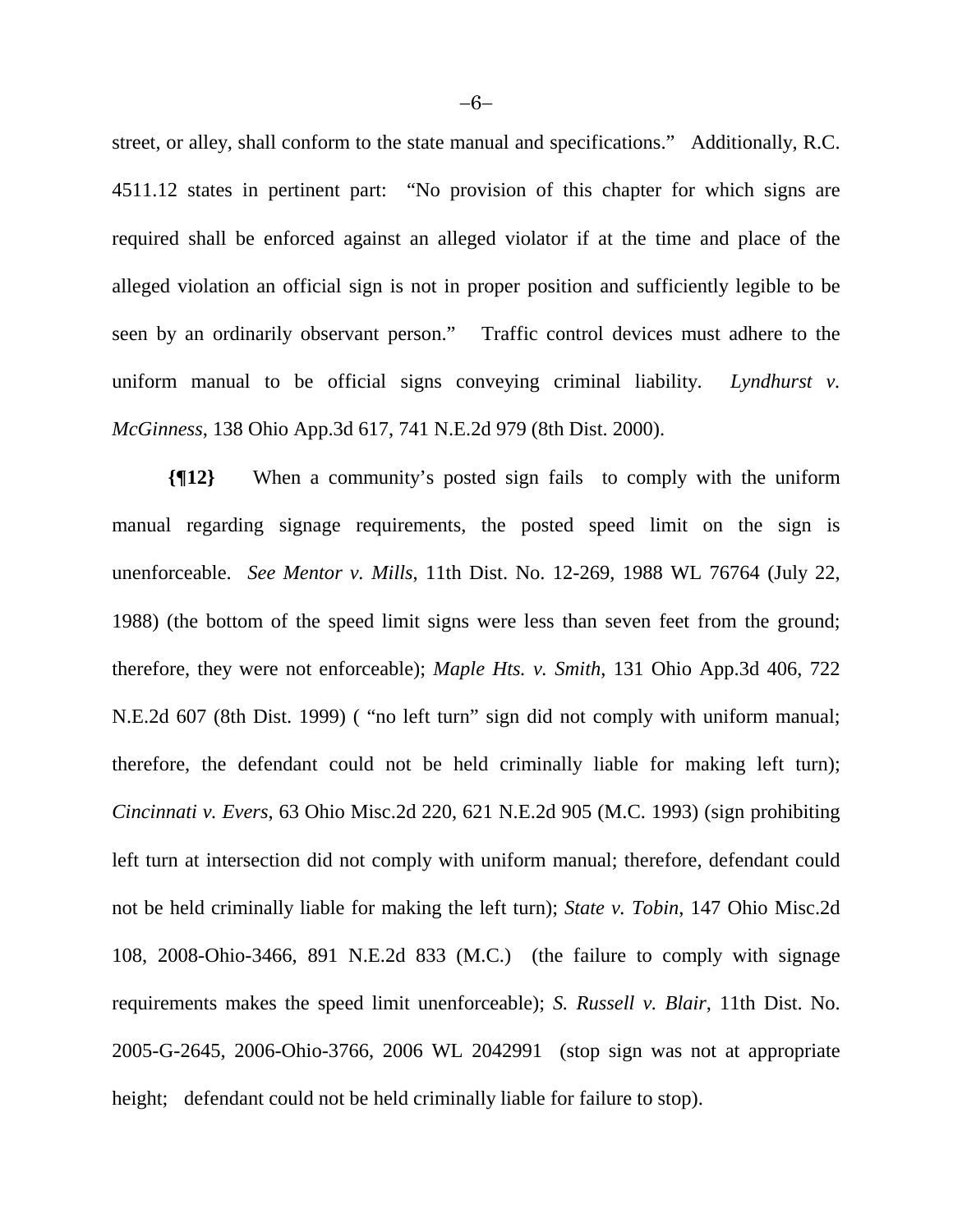**{¶13}** The "requirements for the placement of signs are intended to insure that the driver can see the sign, can understand its meaning, and can have time to respond." *State v. Lechner*, 9th Dist. No. 9430, (Feb. 13, 1980). In the instant case, the sign was not posted at the requisite height. The village did not ask Blum whether he saw the sign nor did it present evidence that the sign was sufficiently legible in spite of the deficiency. The police officer who conducted the traffic stop testified that Blum told him that he thought the speed limit was 35 m.p.h.; consequently, we can conclude that he did not see the sign. It was the village's burden to offer rebuttal evidence that the sign was properly placed or nonetheless legible. *See State v. Grillot*, 2 Ohio App.2d 81, 206 N.E.2d 420 (2d Dist. 1964) (state failed to produce evidence the sign was legible under the circumstances; thus, judgment should have been granted in plaintiff's favor). Accordingly, Blum's first assigned error is sustained. Blum's speeding conviction is vacated.

**{¶14}** Given our disposition in the first assigned error, it is unnecessary to address Blum's remaining assigned errors as they are moot. App.R.  $12(A)(1)(c)$ .

**{¶15}** Judgment reversed and vacated.

It is ordered that appellant recover of appellee his costs herein taxed.

The court finds there were reasonable grounds for this appeal.

It is ordered that a special mandate be sent to said court to carry this judgment into execution. A certified copy of this entry shall constitute the mandate pursuant to Rule 27 of the Rules of Appellate Procedure.